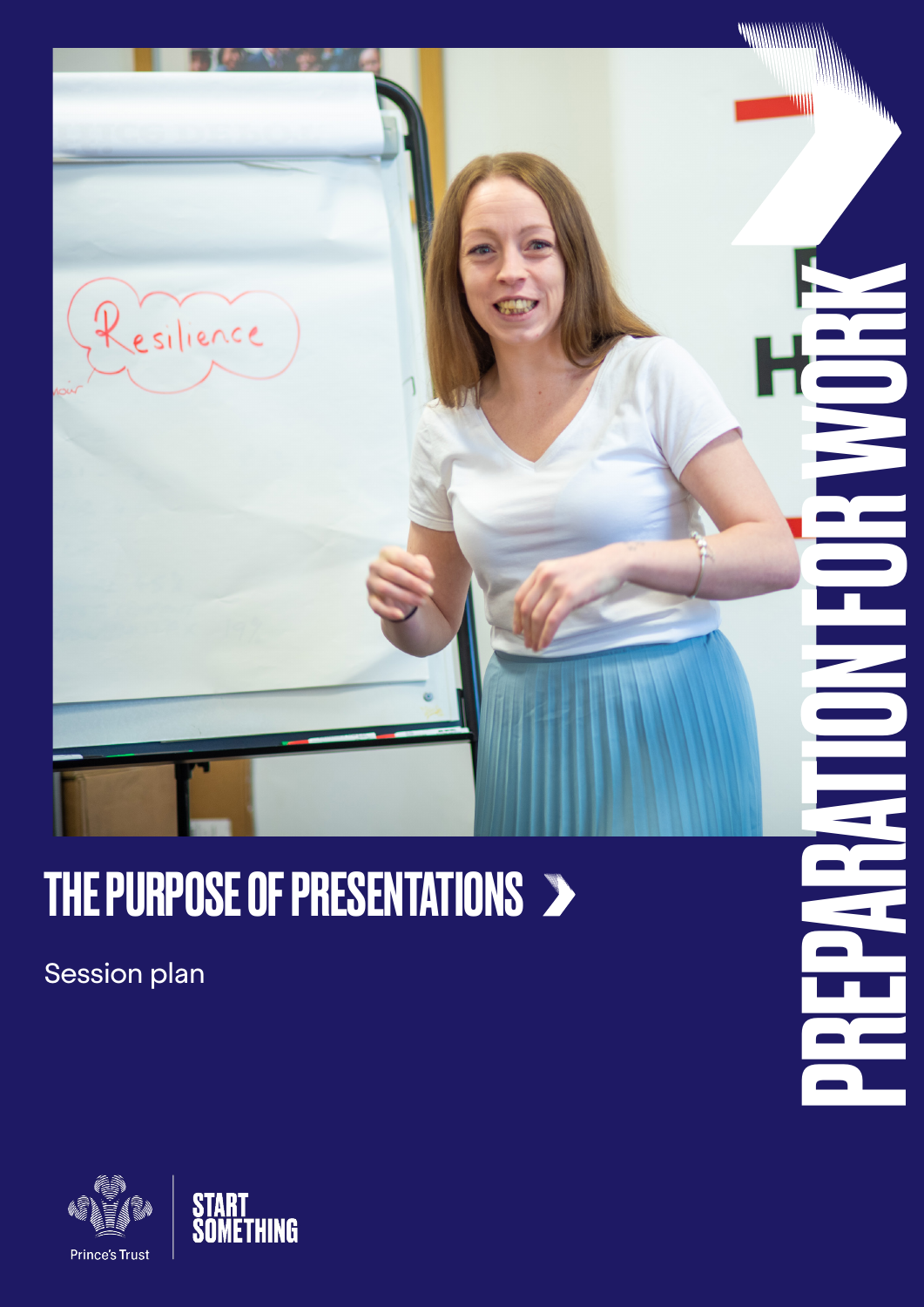## **AT A GLANCE >**

This session is the first in the Presentation Skills unit. Learners are introduced to the different types of presentations and learn what presentations are suitable for different situations and causes. This session was made in partnership with Tesco.



#### LLN OPPORTUNITIES

- Reading about different types of presentation
- $\vee$  Writing short presentations to deliver to the group



#### MATERIALS

- $\checkmark$  The purpose of presentations presentation
- $\checkmark$  The purpose of presentations worksheet
- $\checkmark$  Topic and challenge cards



#### QUALIFICATION OPPORTUNITIES

 $\vee$  Presentation Skills - LO: Understand the purpose of presentations

### LEARNING OUTCOMES

 $\checkmark$  Understand why presentations are used

 $\checkmark$  Identify situations presentations can be used

# **ACTIVITIES >**

| <b>ACTIVITY</b>               | <b>ANF</b>    | PAGE |
|-------------------------------|---------------|------|
| Introduction                  | 5 minutes     | 03   |
| Icebreaker: Presentation game | 10-15 minutes | 04   |
| The purpose of presentations  | 25-30 minutes | 05   |
| Wrap up                       | 5 minutes     | 06   |



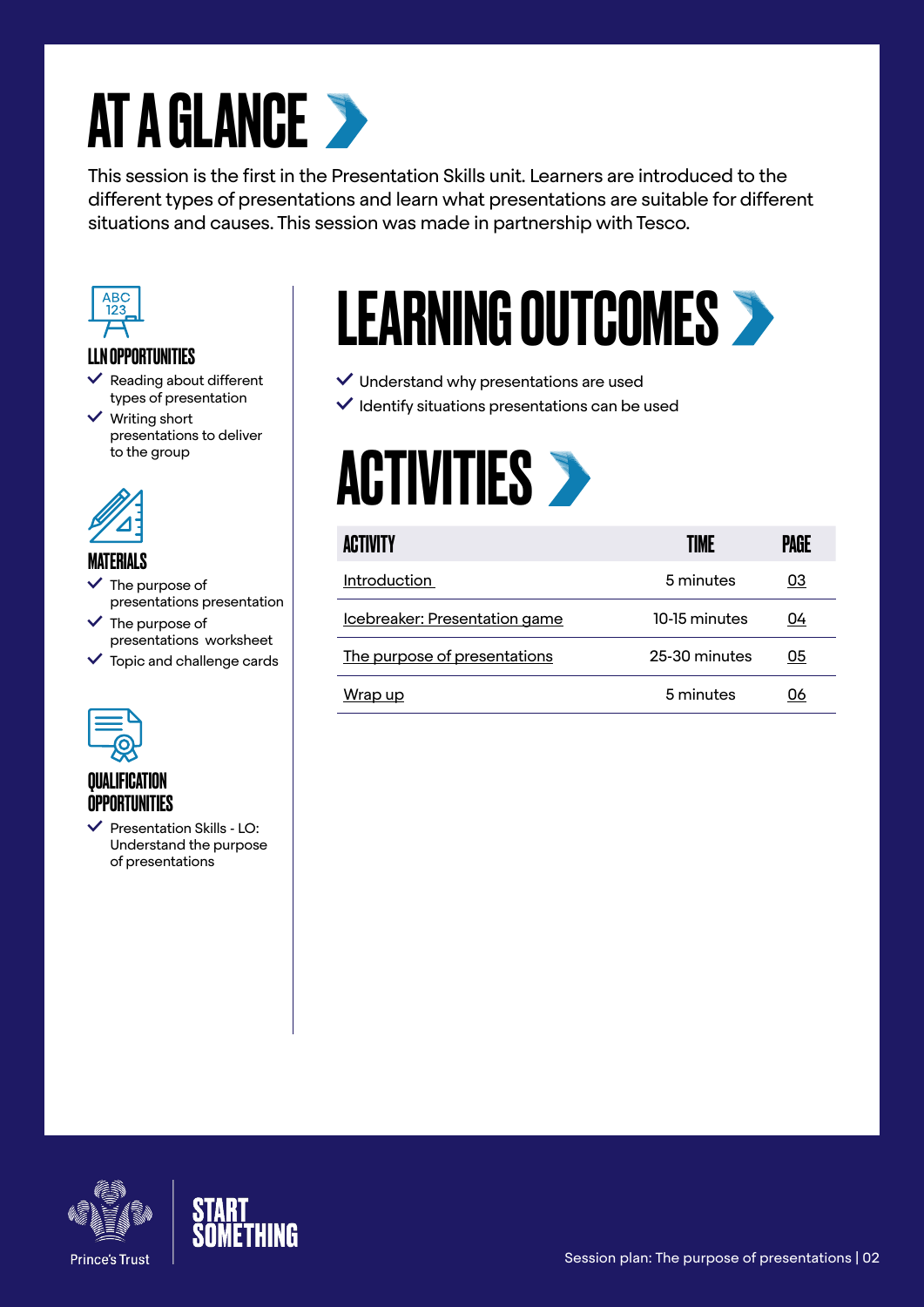# <span id="page-2-0"></span>INTRODUCTION >



#### TIME REQUIRED

5 minutes



#### **MATFRIALS**

 $\checkmark$  The purpose of presentations presentation

### **ACTIVITY STEPS >**

- 1. Introduce the session by encouraging a discussion about the learners' experiences of doing presentations (also listed on the supporting presentation):
	- Have they had to prepare a presentation for a subject at school/college?
	- Have they done group or individual presentations?
	- Do they enjoy them? Why/why not?
	- Will they have to do them in the future? In what situations?





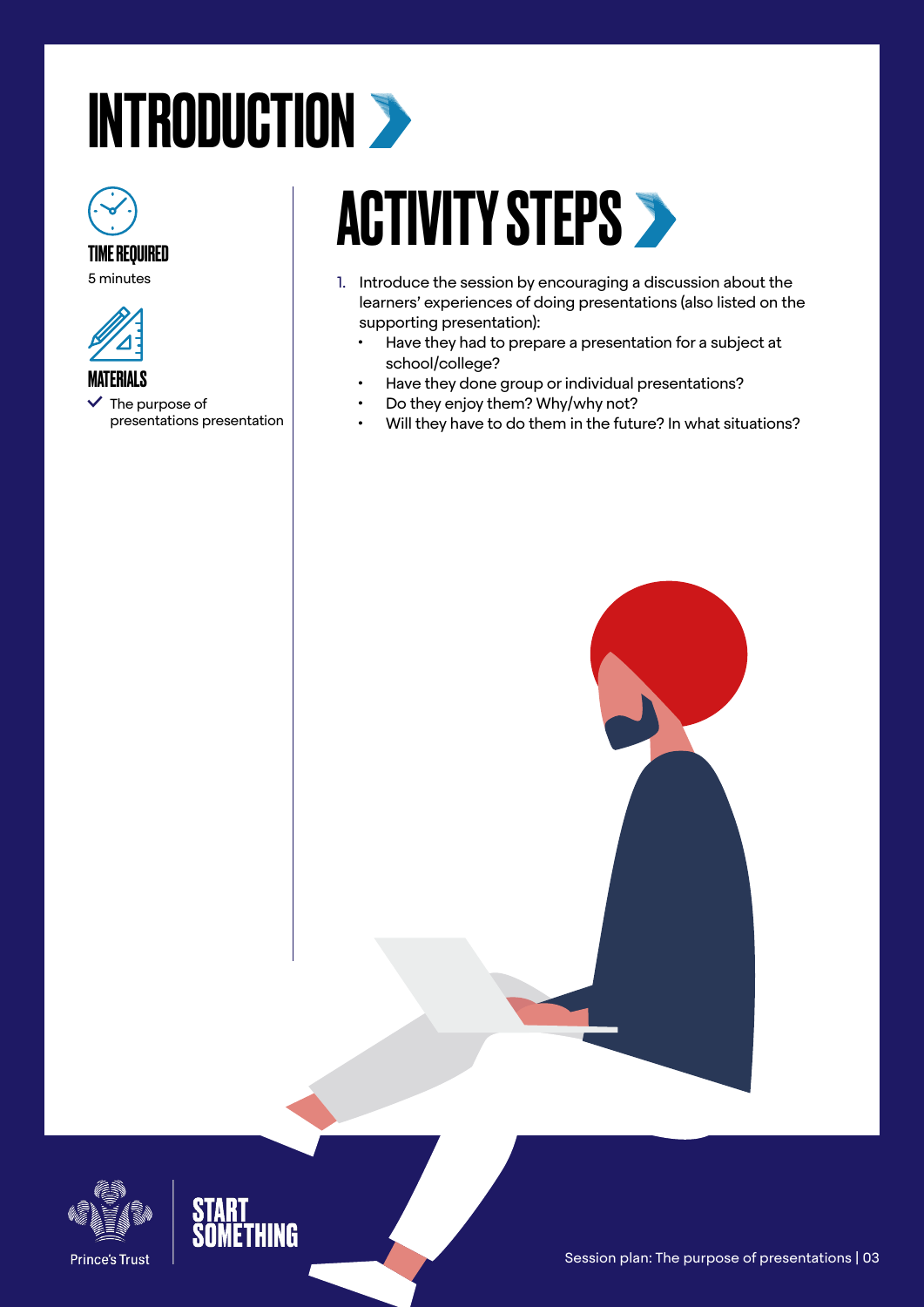### <span id="page-3-0"></span>ICEBREAKER: PRESENTATION GAME



### TIME REQUIRED

10-15 minutes



#### MATFRIAI S

- $\checkmark$  Topic and challenge cards
- $\checkmark$  The purpose of presentations presentation

### **ACTIVITY STEPS >**

- 1. Learners will play a game of giving short, informal presentations to one another. They should pick up a topic card and a challenge card. They have 60 seconds to try and communicate a message concerned with the topic card whilst also doing what the challenge card says, e.g. 'present an argument against school uniforms' whilst 'not using any words beginning with S'.
- 2. Learners do this in pairs or small groups and the others have 60 seconds to guess what they are trying to present. To make it a game, they could keep track of how many they correctly communicate/ guess as a group and see how their score compares to other groups.
- 3. After 5 minutes of playing the game, have a whole group discussion and cover:
	- What did they have to present on? I.e. Arguments, points of view, information, sharing experiences. You should emphasise that these are examples of different types of presentations.
	- Why was it difficult to present/understand at times? I.e. the topics were complicated, the challenges made it difficult. You should emphasise that normal presentations wouldn't have these specific challenges but there are other challenges and pitfalls, and it is the job of the presenter to communicate messages as clearly as possible.



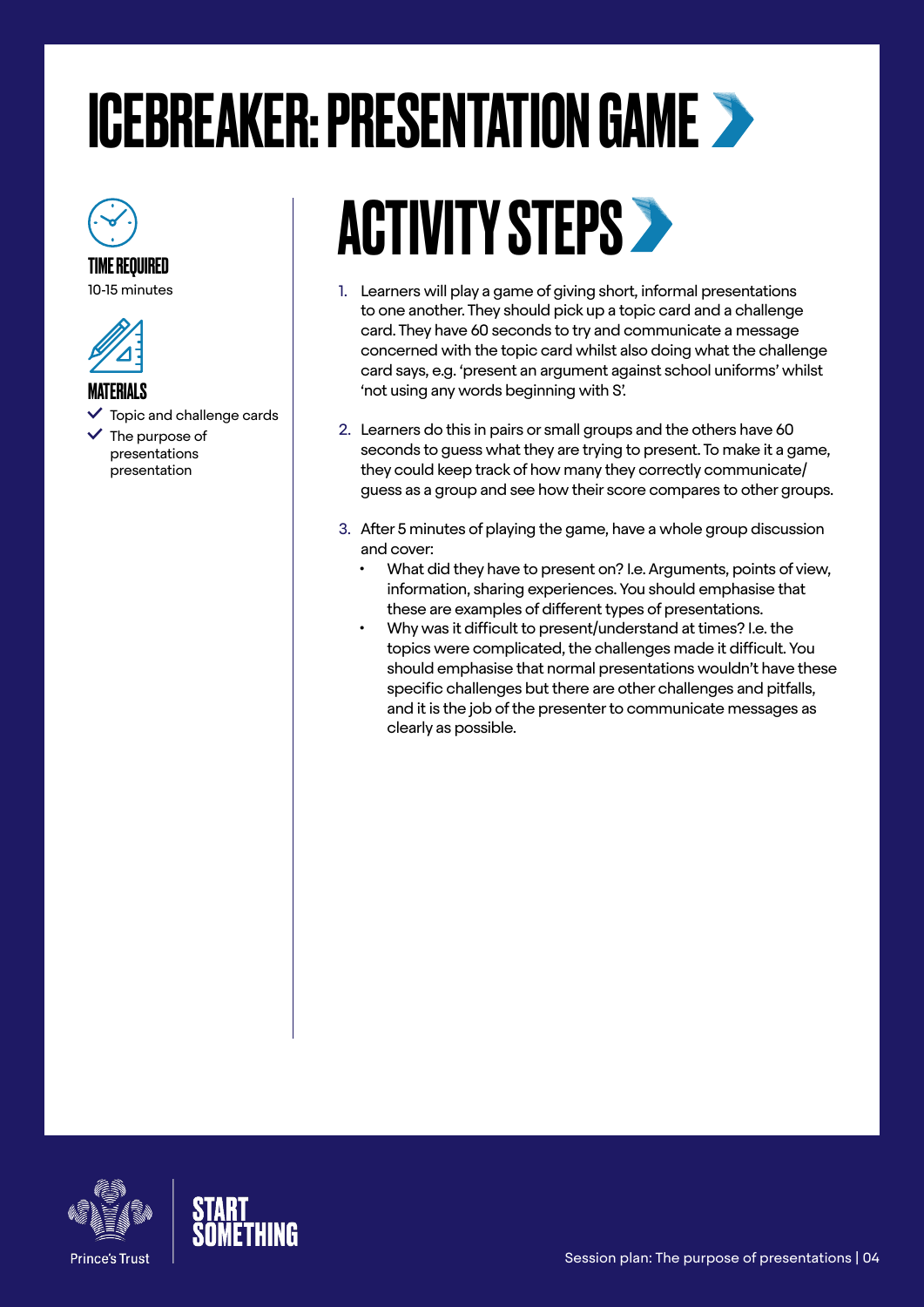### <span id="page-4-0"></span>THE PURPOSE OF PRESENTATIONS

#### TIME REQUIRED

20-25 minutes



#### **MATFRIALS**

- The purpose of presentations worksheet
- $\checkmark$  The purpose of presentations presentation



#### QUALIFICATION **OPPORTUNITIES**

- $\checkmark$  Give example(s) of different situations when presentations may be used
- $\checkmark$  Explain why presentations are used

### **ACTIVITY STEPS >**

- 1. Share the slide on the presentation that lists the different purposes of presentations:
	- Advocacy and persuasion (e.g. vote for (student) elections, sales pitch, etc.)
	- Training and teaching (e.g. cooking lesson, how to use gym equipment or computer software)
	- Informing (e.g. new uniform guidelines, updates to rules, etc.)
- 2. Split learners into groups of 3-4 and secretly give them one of the purposes above. They have 15 minutes to put together a 1-2 minute presentation that fits with the purpose they have been given. They could just write a script on paper or if it's quick and easy to, they could create a slide or two.
- 3. Encourage each group to present their short presentation (only one person from each group has to do this) and the other groups have to try and correctly identify what type of presentation it was and why.

If they get it incorrect, facilitate a whole group discussion about how the presentation could more clearly reflect the type, e.g. should it be clearer? Should they use more persuasive language?

- 4. Hold a short discussion about why presentations are one of the most effective methods to get points across in the different situations, e.g. to persuade, to train/teach, to inform.
- 5. Using this task, learners should record on their worksheets example(s) of different situations presentations could be used.

#### **FXTFNSION**

Level 2/SCQF Level 5 learners should explain why presentations are used on their worksheet.